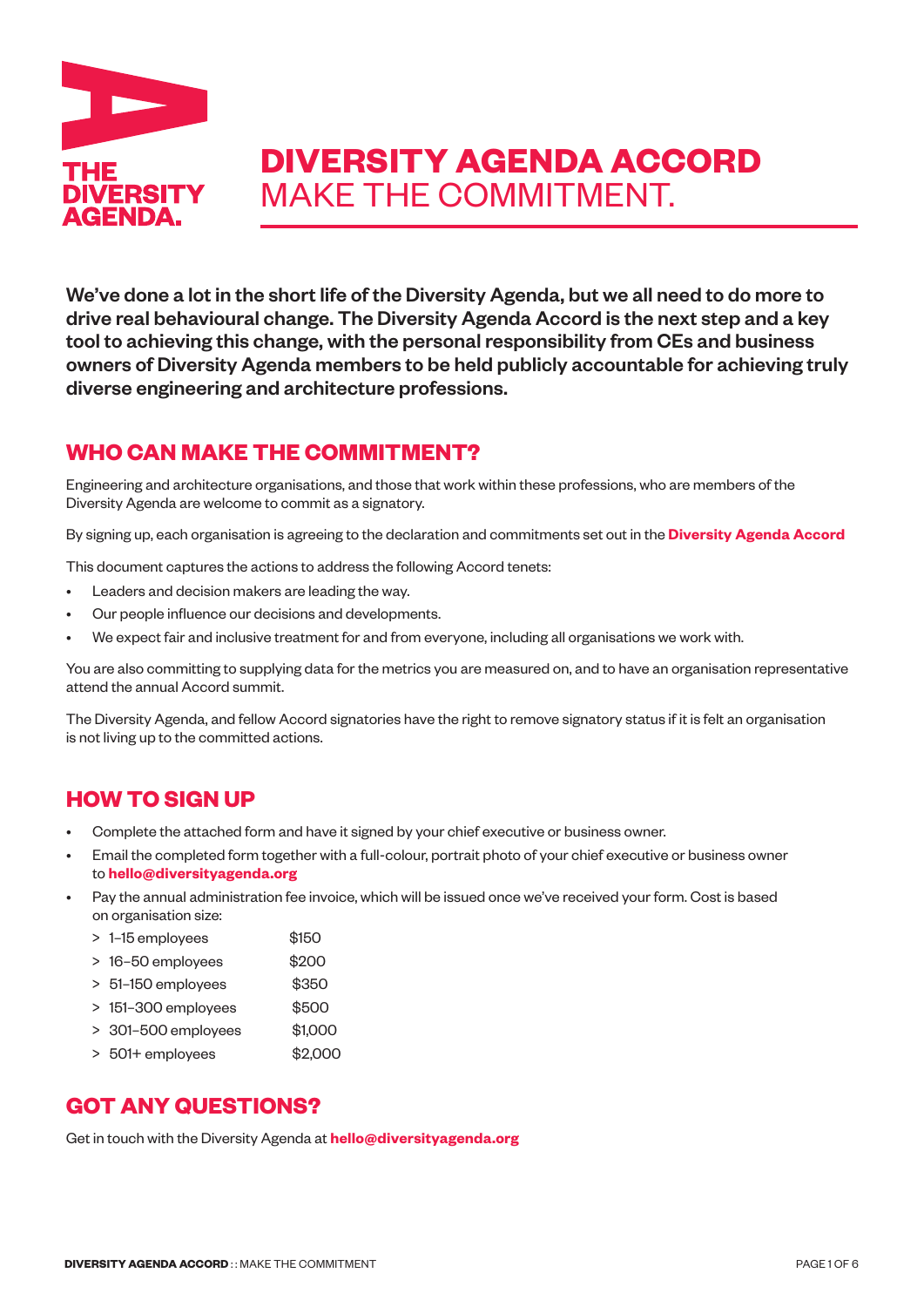# **YOUR ORGANISATION DETAILS**

| <b>Organisation name</b>              |  |       | <b>Organisation size</b> |  |  |
|---------------------------------------|--|-------|--------------------------|--|--|
| <b>Marketing contact</b><br>Name      |  |       |                          |  |  |
| Job title                             |  |       |                          |  |  |
| <b>Phone</b>                          |  | Email |                          |  |  |
| <b>Chief executive/business owner</b> |  |       |                          |  |  |
| <b>Name</b>                           |  |       |                          |  |  |
| Job title                             |  |       |                          |  |  |
| <b>Phone</b>                          |  | Email |                          |  |  |

# **YOUR ACTIONS**

### **Tell us what actions you'll take to address Accord tenet 1:**

Leaders and decision makers are leading the way.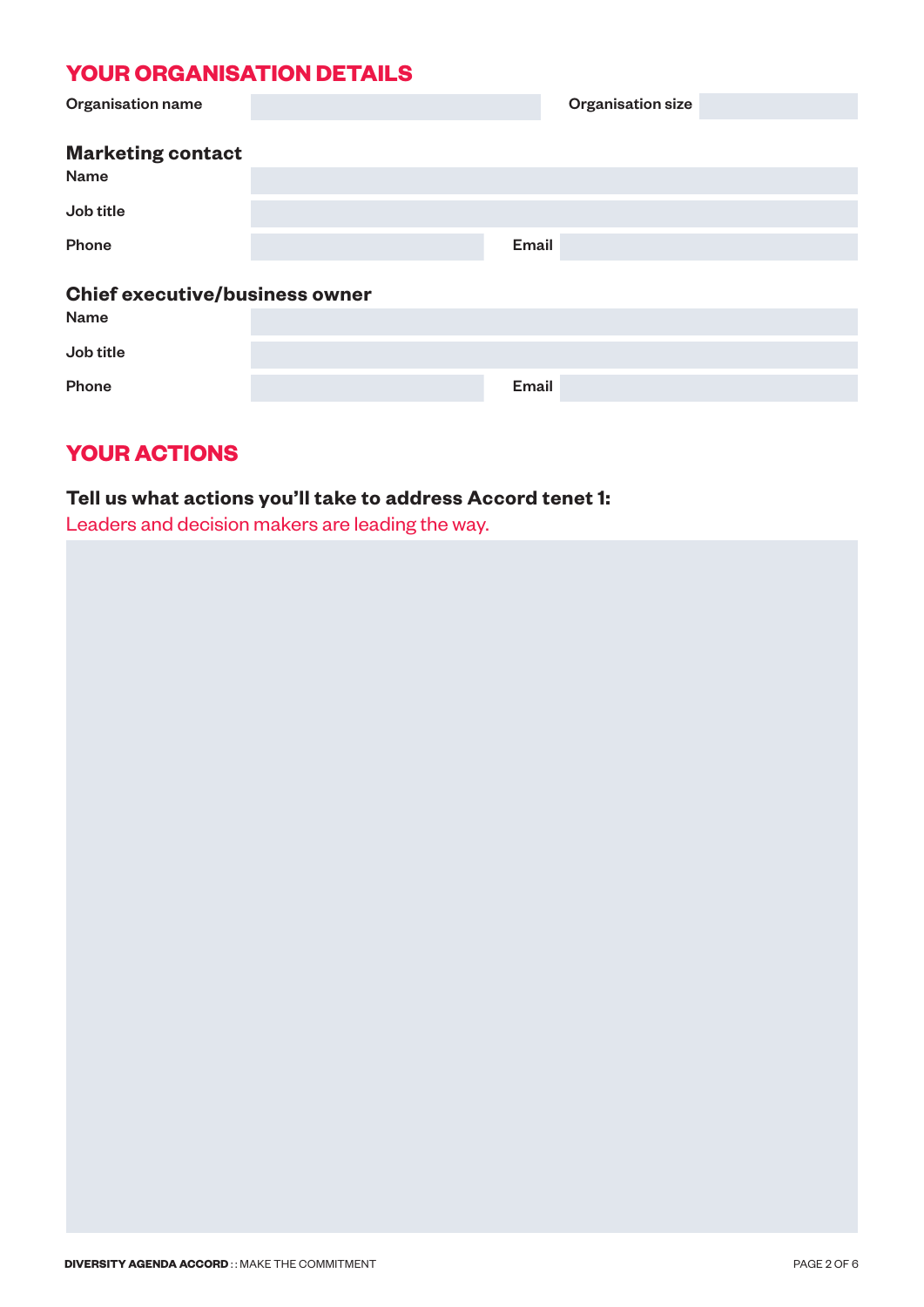## **Tell us what actions you'll take to address Accord tenet 2:**

Our people influence our decisions and developments.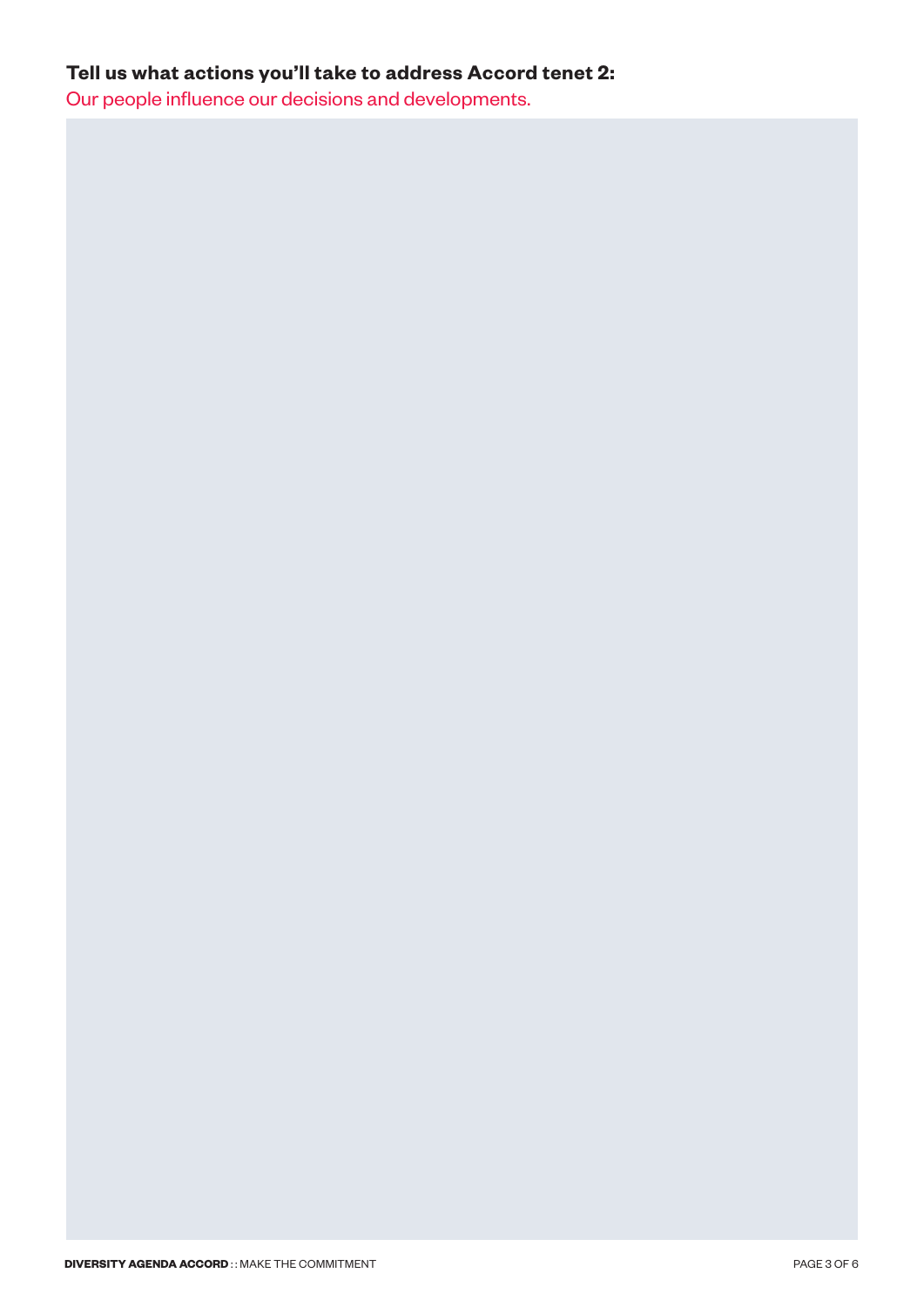## **Tell us what actions you'll take to address Accord tenet 3:**

We expect fair and inclusive treatment for and from everyone, including all organisations we work with.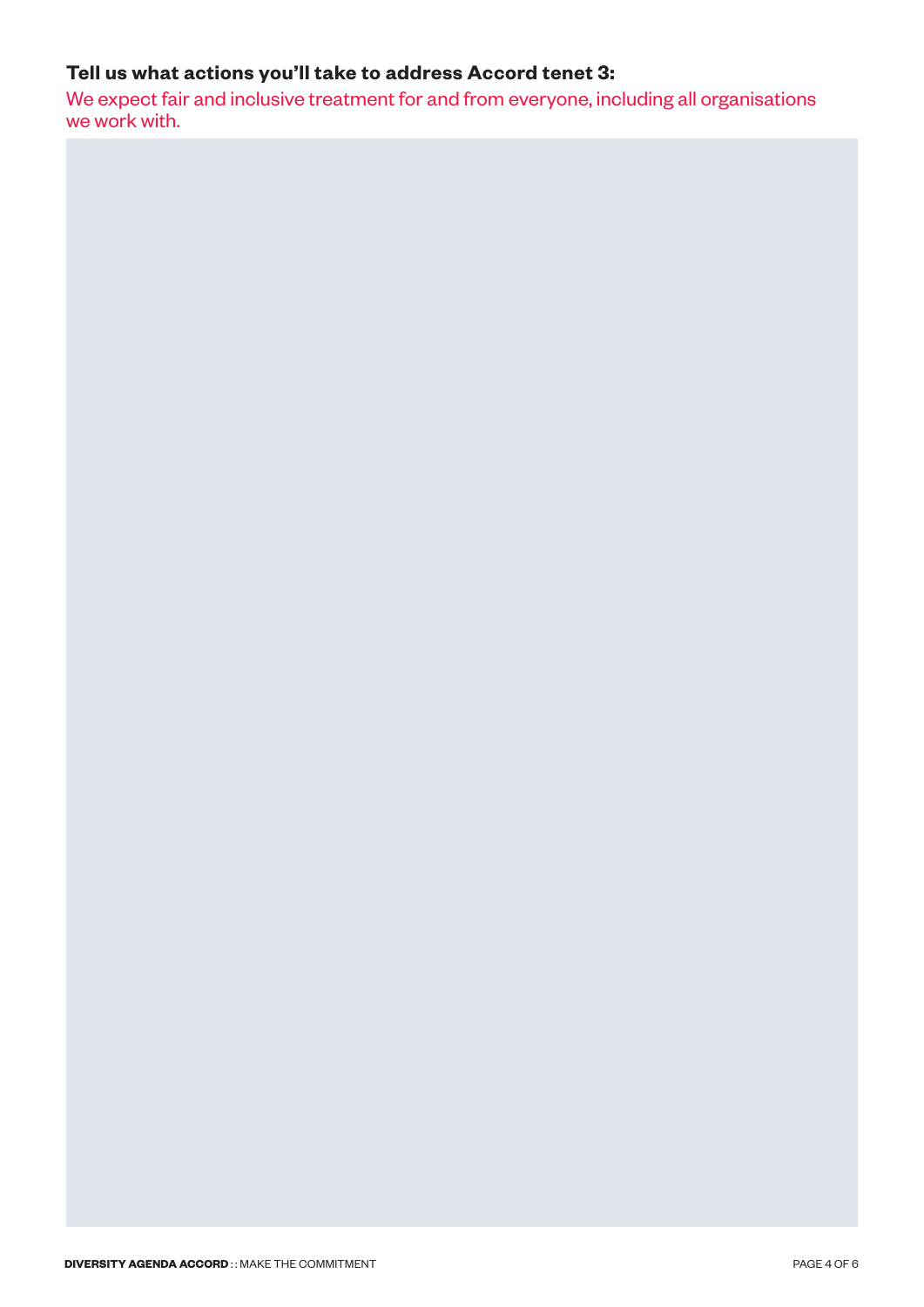

#### Engineers and architects create the world around us.

Our work is behind every major human advancement since the beginning of time, and makes people's lives better, healthier and more connected. We want engineers and architects to represent everyone, so the world they create is as diverse and inspiring as the people in it.

That's why we're committed to making our industries in New Zealand inclusive for all. Whether in the front line or a supporting role, everyone has the right to feel they belong – where they are safe, supported and valued. Anything less will not reflect the communities we support.

# **OUR COMMITMENT**

#### Diverse and inclusive professions working for a diverse and inclusive nation.

#### **1. Leaders and decision makers are leading the way.**

- Awareness counts: we measure so we know how we are progressing.
- Behaviour matters: inclusion is at the centre of how we think, what we say and all we do.
- Courage catalyses: no one can be a bystander.

#### **2. Our people influence our decisions and developments.**

- We create opportunities for our people to be involved in how we plan, design and take action.
- We actively seek our people's input to shape what they need to belong.
- We implement changes that positively impact on all our people.
- We encourage creative and diverse thinking to help us and our industry embrace the changing world.

#### **3. We expect fair and inclusive treatment for and from everyone, including all organisations we work with.**

- We will close the gap on pay equity.
- We have zero tolerance for harassment and bullying, and will respond swiftly and appropriately to any allegation.
- We uncover and eliminate barriers to diversity and inclusion in our systems, practices and processes.
- We make sure our people feel safe in all places they work.

## **MEASURES AND MONITORING**

We will use a peer accountability model to monitor adherence and progress against the Accord. This will see all signatories initially outlining how they plan to meet the three tenets of the Accord and what they're going to do to bring these to life. Once a year, the signatories will come together and report back to their peers on how they're progressing.

Signatories will be required to supply a yearly written update on how they are keeping to the three tenets, together with supplying data on the following key metrics, to demonstrate an understanding of the diversity within their organisation:

- The percentage of women in their workforce
- The percentage of women in leadership roles
- The percentage of pay equity gap
- The percentage gender pay gap
- The percentage of self-identified LBGTI+ employees
- The percentage of self-identified Māori and Pasifika employees